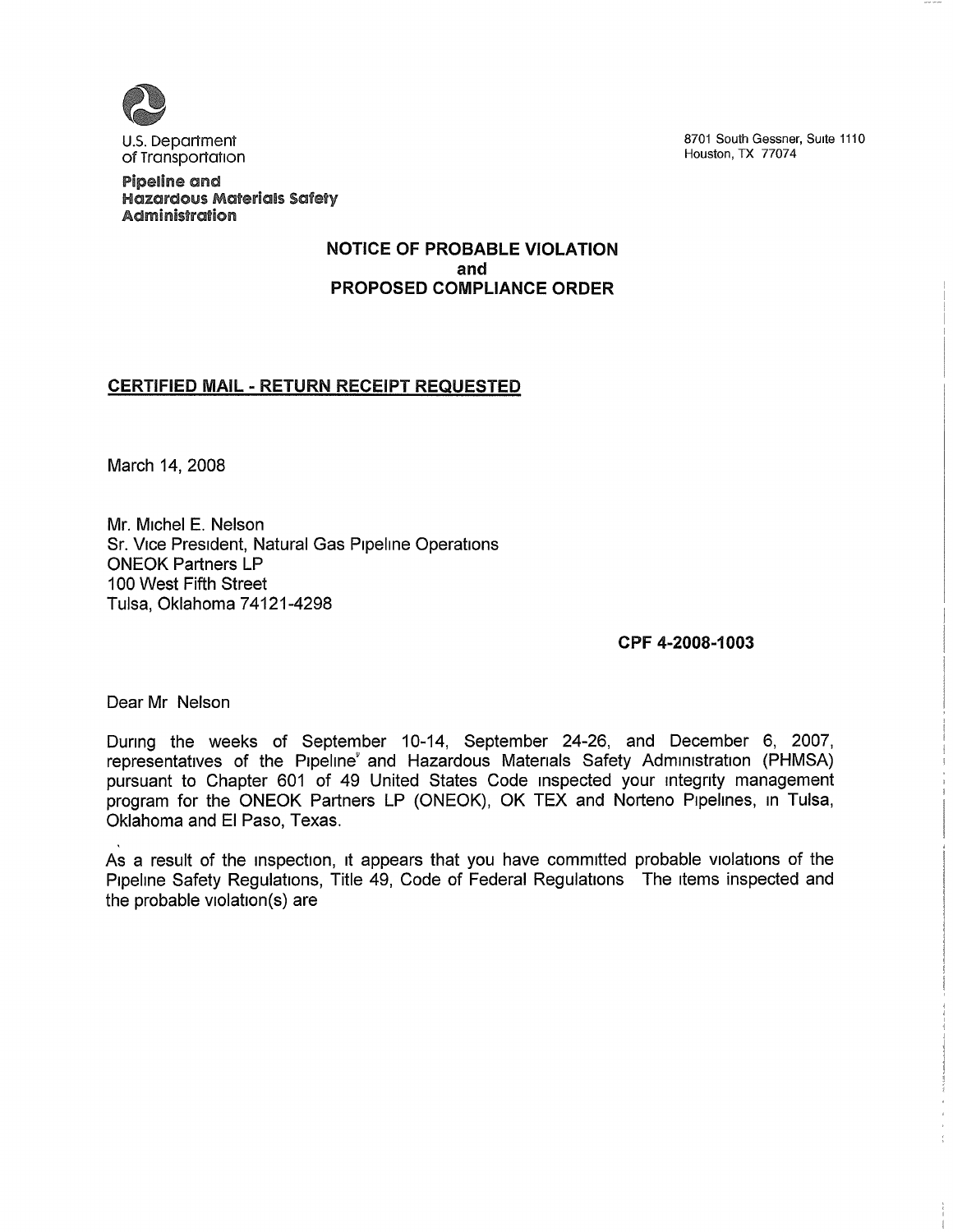1. §192.619 What is the maximum allowable operating pressure for steel or plastic pipelines?

(a) Except as provided in paragraph (c) of this section, no person may operate a segment of steel or plastic pipeline at a pressure that exceeds the lowest of the following:

(1) The design pressure of the weakest element in the segment, determined in accordance with Subparts C and D of this part. However, for steel pipe in pipelines being converted under \$192. 14 or uprated under subpart K of this part, if any variable necessary to determine the design pressure under the design formula (\$192. 105) is unknown, one of the following pressures is to be used as design pressure:

(I) Eighty percent of the first test pressure that produces yield under section N5 of Appendix N of ASME B31.8 (incorporated by reference, see § 192.7), reduced by the appropriate factor in paragraph (a)(2)(ii) of this section; or

(ii) If the pipe is 12 $\frac{3}{4}$  inches (324 mm) or less in outside diameter and is not tested to yield under this paragraph, 200 p.s.i. (1379 kPa) gage.

(2) The pressure obtained by dividing the pressure to which the segment was tested after construction as follows:

(i) For plastic pipe in all locations, the test pressure is divided by a factor of 1.5.

(ii) For steel pipe operated at 100 p.s.i. (689 kPa) gage or more, the test pressure is divided by a factor determined in accordance with the following table:

Class location Factors(1), segment;

Installed before (Nov. 12, 1970); Installed after (Nov. 11, 1970);Covered under \$192. 14

| 1 | 1.1  | 1.1  | 1.25 |
|---|------|------|------|
| 2 | 1.25 | 1.25 | 1.25 |
| 3 | 1.4  | 1.5  | 1.5  |
| 4 | 1.4  | 1.5  | 1.5  |

(1) For offshore segments installed, uprated or converted after July 31, 1977, that are not located on an offshore platform, the factor is 1.25. For segments Installed, uprated or converted after July 31, 1977, that are located on an offshore platform or on a platform in inland navigable waters, including a pipe riser, the factor is 1.5

(3) The highest actual operating pressure to which the segment was subjected during the 6 years preceding the applicable date in the second column. This pressure restriction applies unless the segment was tested according to the requirements in paragraph (a)(2) of this section after the applicable date in the third column or the segment was uprated according to the requirements in subpart K of this part:

Pipeline segment

--Onshore gathering line that first became subject to this part (other than § 192. 612) after April 13, 2006.

-Onshore transmission line that was a gathering line not subject to this part before March 16, 2006. March 16, 2006, or date line becomes subject to this part, whichever is later. 6 years preceding applicable date in second column.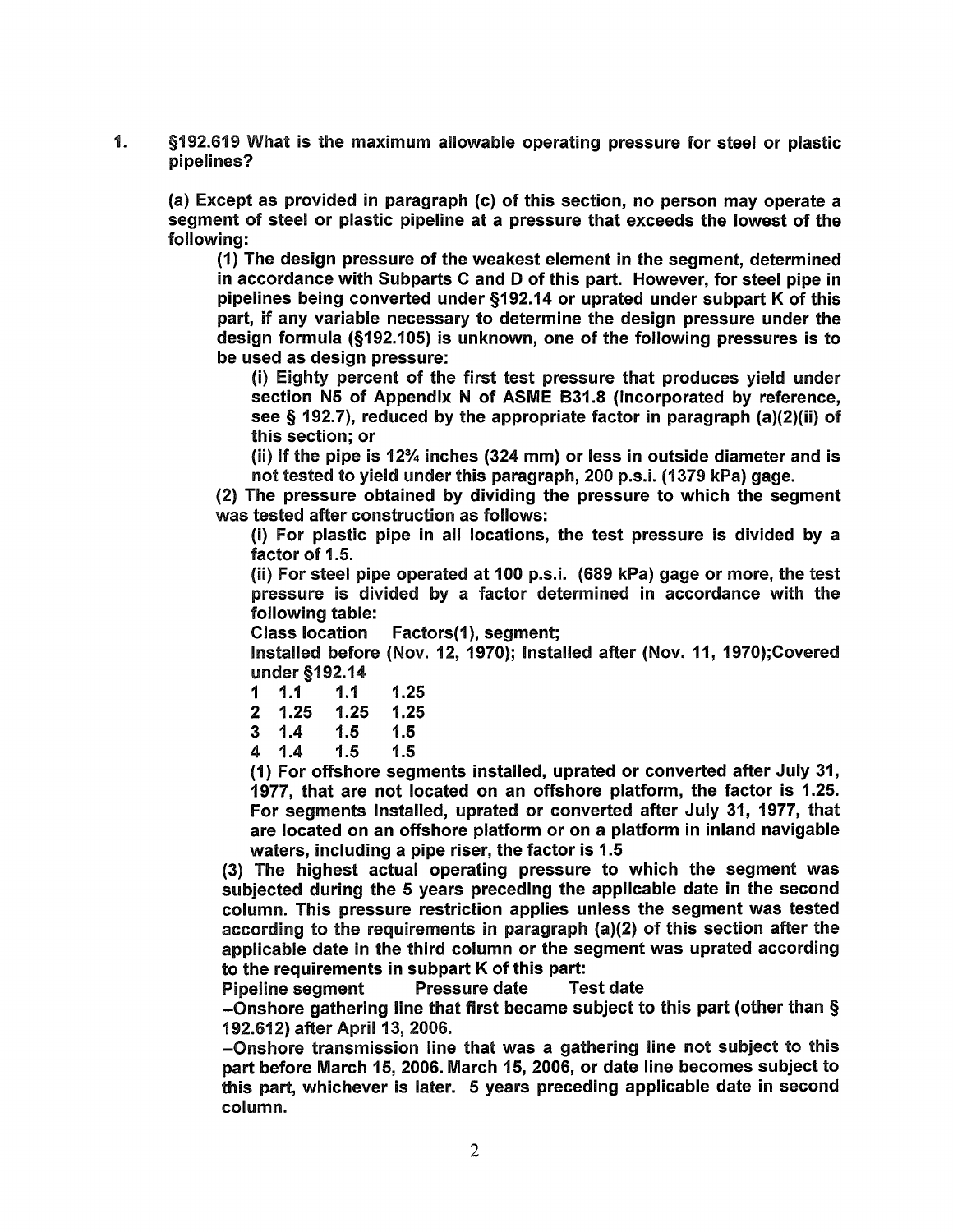Offshore gathering lines. July 1, 1976. July 1, 1971.<br>All other pipelines. July 1, 1970. July 1, 1965. July 1, 1970. July 1, 1965.

(4) The pressure determined by the operator to be the maximum safe pressure after considering the history of the segment, particularly known corrosion and the actual operating pressure.

(b) No person may operate a segment to which paragraph (a)(4) of this section is applicable, unless overpressure protective devices are installed on the segment in a manner that will prevent the maximum allowable operating pressure from being exceeded, in accordance with \$192. 196.

(c) The requirements on pressure restrictions in this section do not apply in the following instance. An operator may operate a segment of pipeline found to be in satisfactory condition, considering its operating and maintenance history, at the highest actual operating pressure to which the segment was subjected during the 6 years preceding the applicable date in the second column of the table in paragraph (a)(3) of this section. An operator must still comply with § 192.611.

ONEOK was unable to provide documentation dunng the inspection for compliance with §192 619 concerning maximum allowable operating pressure for the Norteno Pipelines -Norteno #1, Norteno #4 and Norteno #5

## Proposed Compliance Order

Pursuant to 49 United States Code § 60118, the Pipeline and Hazardous Materials Safety Administration proposes to issue a Compliance Order to ONEOK Partners LP Please refer to the Proposed Compliance Order that is enclosed and made a part of this Notice

### Response to this Notice

Enclosed as part of this Notice is a document entitled Response Options for Pipeline Operators in Compliance Proceedings. Please refer to this document and note the response options Be advised that all matenal you submit in response to this enforcement action is subject to being made publicly available If you believe that any portion of your responsive matenal qualifies for confidential treatment under 5 U.S.C. 552(b), along with the complete original document you must provide a second copy of the document with the portions you believe qualify for confidential treatment redacted and an explanation of why you believe the redacted information qualifies for confidential treatment under 5 U S.C. 552(b). If you do not respond within 30 days of receipt of this Notice, this constitutes a waiver of your right to contest the allegations in this Notice and authonzes the Associate Administrator for Pipeline Safety to find facts as alleged in this Notice without further notice to you and to issue a Final Order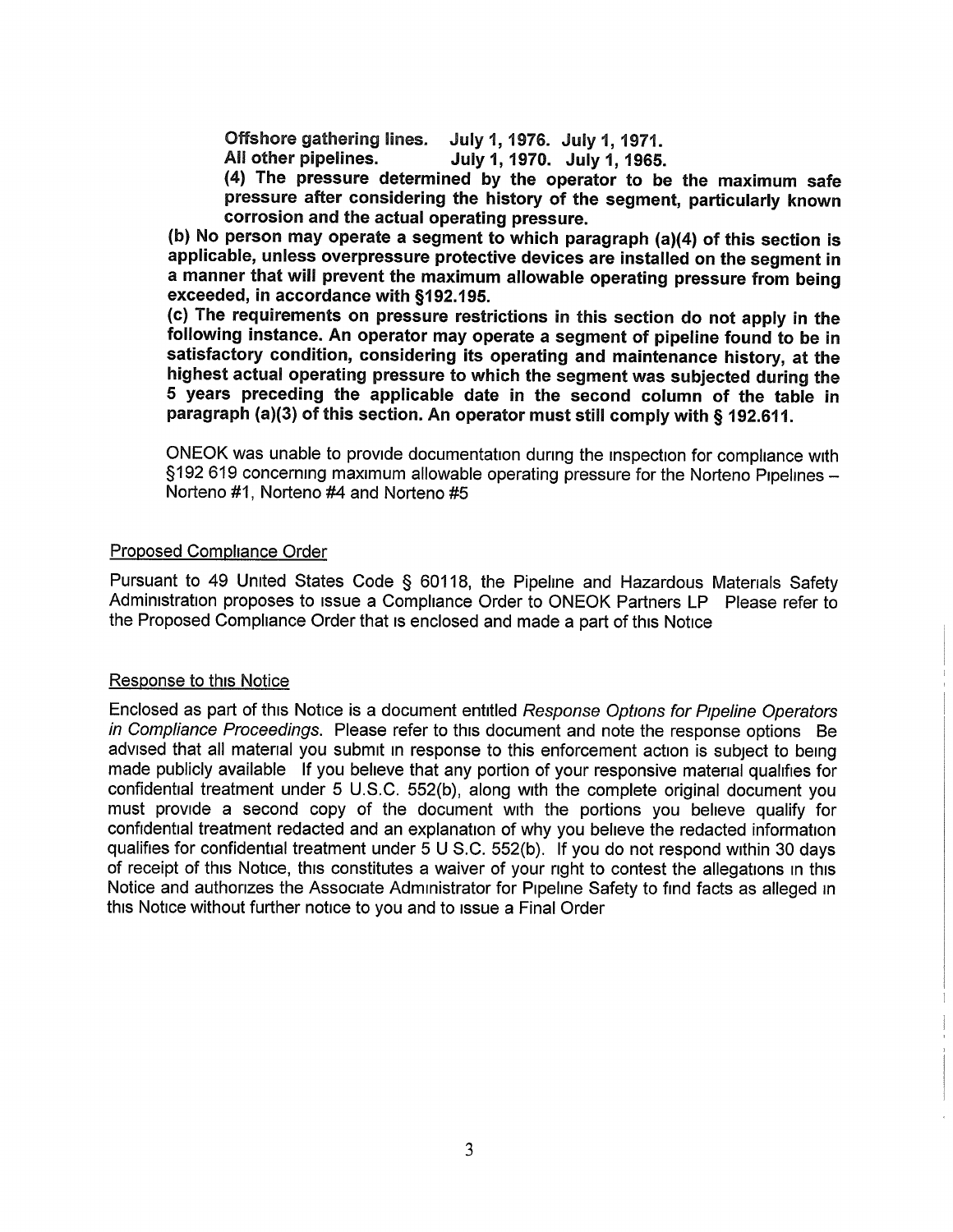In your correspondence on this matter, please refer to CPF 4-2008-1003 and for each document you submit, please provide a copy in electronic format whenever possible

Sincerely,

All Sub

R M. Seeley Director, Southwest Region Pipeline and Hazardous Matenals Safety Administration

Enclosures Proposed Compliance Order Response Options for Pipeline Operators in Compliance Proceedings